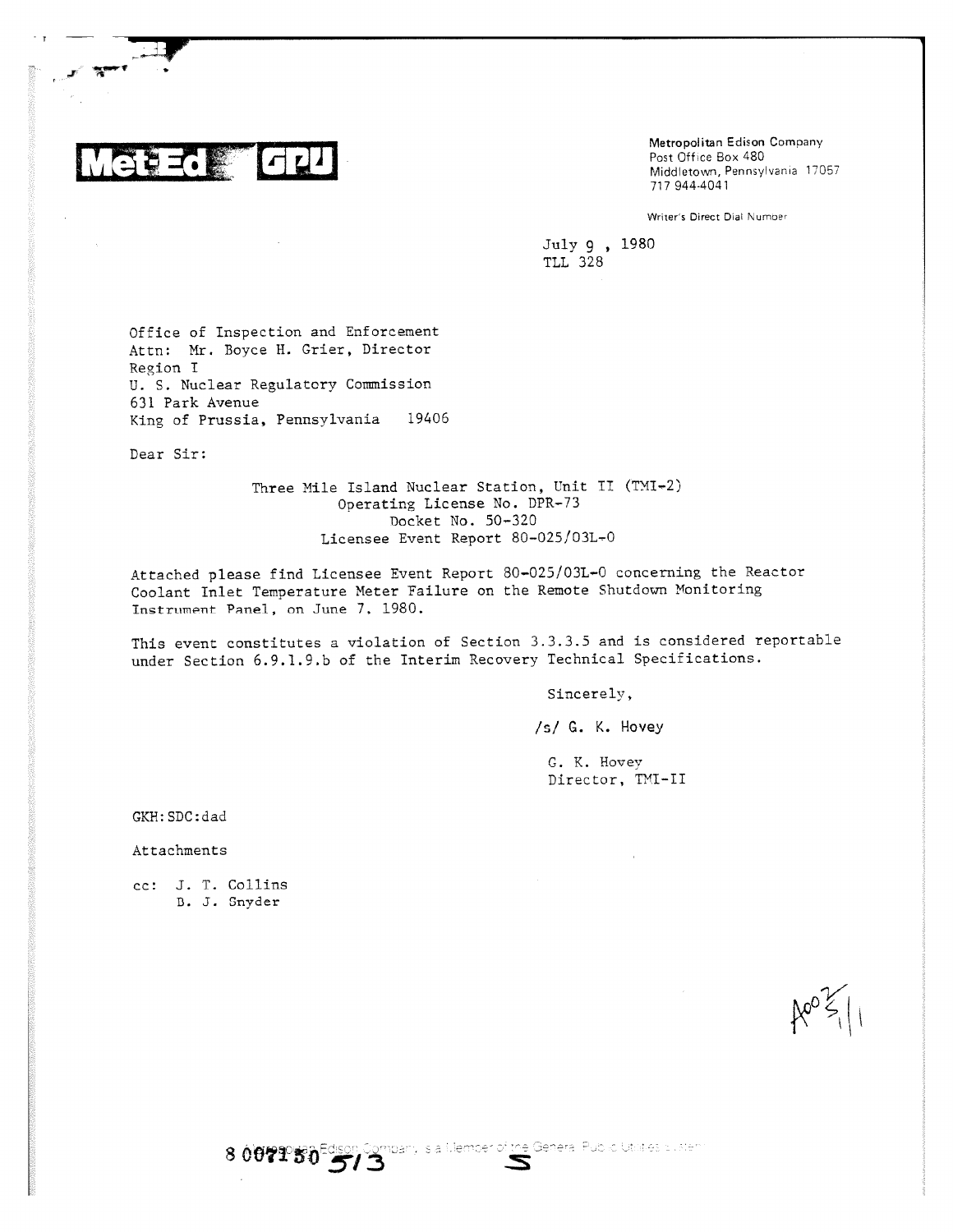|                                                                                                                                                                                                                                                                                                                                                                                                                                                                                                                                                                 | Attachment 1<br>TLL 328                                                                                                                  |
|-----------------------------------------------------------------------------------------------------------------------------------------------------------------------------------------------------------------------------------------------------------------------------------------------------------------------------------------------------------------------------------------------------------------------------------------------------------------------------------------------------------------------------------------------------------------|------------------------------------------------------------------------------------------------------------------------------------------|
| <b>NRC FORM 366</b><br>(7.77)                                                                                                                                                                                                                                                                                                                                                                                                                                                                                                                                   | U. S. NUCLEAR REGULATORY COMMISSION                                                                                                      |
| LICENSEE EVENT REPORT<br>CONTROL BLOCK: [  ]<br>(PLEASE PRINT OR TYPE ALL REQUIRED INFORMATION)<br>$\bigcirc$                                                                                                                                                                                                                                                                                                                                                                                                                                                   |                                                                                                                                          |
|                                                                                                                                                                                                                                                                                                                                                                                                                                                                                                                                                                 |                                                                                                                                          |
| CON'T<br>$\mathbf{0}$<br>$\mathbf{1}$<br>EVENT DESCRIPTION AND PROBABLE CONSEQUENCES (10)<br>While in the Recovery Mode of Operation (cold shutdown-decay heat removal) the<br>$\overline{2}$<br>$\mathbf{o}$                                                                                                                                                                                                                                                                                                                                                   |                                                                                                                                          |
| 0<br>3                                                                                                                                                                                                                                                                                                                                                                                                                                                                                                                                                          | Reactor Coolant Inlet Temperature Meter on the remote shutdown monitoring instru-                                                        |
| ment panel was observed (during surveillance resting) to be inoperable,<br>$\circ$<br>$\blacktriangleleft$                                                                                                                                                                                                                                                                                                                                                                                                                                                      |                                                                                                                                          |
| on June 7, 1980. This was a violation of Tech Spec 3.3.3.5 and is considered re-<br>$0$ $15$                                                                                                                                                                                                                                                                                                                                                                                                                                                                    |                                                                                                                                          |
| portable under Section 6.9.1.9.b. of the Interim Recovery Tech. Specs. This event<br>$0$ 6                                                                                                                                                                                                                                                                                                                                                                                                                                                                      |                                                                                                                                          |
| $\overline{\phantom{a}}$<br>$^{\circ}$                                                                                                                                                                                                                                                                                                                                                                                                                                                                                                                          | had no effect on the plant, its operation, or the health and safety of the public.                                                       |
| 018<br>g<br>9<br><b>SYSTEM</b><br>CAUSE<br>CAUSE<br>CODE<br><b>SUBCODE</b><br>CODE<br>E<br>(13                                                                                                                                                                                                                                                                                                                                                                                                                                                                  | 80<br>COMP<br>VALVE<br>COMPONENT CODE<br><b>SUBCODE</b><br>SUBCODE<br>(16)<br>z.                                                         |
| (12)<br>9.<br><b>REVISION</b><br>OCCURRENCE<br>REPORT<br><b>SEQUENTIAL</b><br>LER/RO EVENT YEAR<br>REPORT NO.<br>CODE<br>TYPE<br>NO.<br>0<br>REPORT<br>17<br>NUMBER<br>COMPONENT<br>PRIME COMP<br><b>ACTION</b><br>NPPD-4<br><b>FUTURE</b><br>EFFECT<br>ON PLANT<br>SHUTDOWN<br>HOURS (22) SUBMITTED<br>FORM SUB.<br><b>METHOD</b><br><b>SUPPLIER</b><br>MANUFACTURER<br>TAKEN<br><b>ACTION</b><br>010100<br>$Z \mid$<br>②<br>2<br>2(20)<br>$\mathbf{Y}$<br>N(24)<br>$\mathbf{L}$ $(25)$<br>(23)<br>CAUSE DESCRIPTION AND CORRECTIVE ACTIONS $\left( 27\right)$ |                                                                                                                                          |
| The Temperature Meter, a Weston Digital Voltmeter Model 1230 (110V) ceased<br>$\circ$                                                                                                                                                                                                                                                                                                                                                                                                                                                                           |                                                                                                                                          |
| functioning. A replacement meter was ordered. Estimated meter return to service date<br>$\mathbf{1}$                                                                                                                                                                                                                                                                                                                                                                                                                                                            |                                                                                                                                          |
| was estimated as being well in excess of the action period of T.S. 3.3.3.5 so a<br>$1 \perp 2$                                                                                                                                                                                                                                                                                                                                                                                                                                                                  |                                                                                                                                          |
| $\overline{\mathbf{u}}$                                                                                                                                                                                                                                                                                                                                                                                                                                                                                                                                         | voltmeter was installed temporarily. Voltage readings are converted to temperature                                                       |
| using a conversion table.<br>$\overline{4}$<br>8<br>- 9                                                                                                                                                                                                                                                                                                                                                                                                                                                                                                         | 30                                                                                                                                       |
| FACILITY<br>STATUS<br>(၁၀)<br>OTHER STATUS<br><b>NPOWER</b><br>Recovery Mode<br>0(29)<br>X.<br>$\theta$<br>0<br>(28<br>5.<br>44<br>10<br>12<br>45<br>8<br>13<br>-9<br>CONTENT<br>ACTIVITY<br>AMOUNT OF ACTIVITY (35)<br>RELEASED OF RELEASE                                                                                                                                                                                                                                                                                                                     | METHOD OF<br>DISCOVERY<br>DISCOVERY DESCRIPTION (32)<br>B<br>(31)<br>Operator Observation/Surveillance<br>80<br>LOCATION OF RELEASE (36) |
| z<br>N/A<br>33)<br>6<br>10<br>44<br>11<br>PERSONNEL EXPOSURES                                                                                                                                                                                                                                                                                                                                                                                                                                                                                                   | N/A<br>80<br>45                                                                                                                          |
| DESCRIPTION (39)<br>NUMBER<br>TYPE<br>U<br>υ<br>37<br>ΖI<br>38<br>13<br>9                                                                                                                                                                                                                                                                                                                                                                                                                                                                                       | N/A<br>涡行                                                                                                                                |
| PERSONNEL INJURIES<br>DESCRIPTION <sup>(41)</sup><br>NUMBER<br>$\Omega$<br>40)<br>H<br>9<br>11                                                                                                                                                                                                                                                                                                                                                                                                                                                                  | N/A<br>$\mathbb{C}^{2\times 2}$                                                                                                          |
| LOSS OF OR DAMAGE TO FACILITY (43)<br>DESCRIPTION<br>TYPE<br>Z<br>42<br>9.<br>10                                                                                                                                                                                                                                                                                                                                                                                                                                                                                | N/A                                                                                                                                      |
| <b>PUBLICITY</b><br>DESCRIPTION (45)<br>issueb<br>12 K<br>(44<br>10                                                                                                                                                                                                                                                                                                                                                                                                                                                                                             | W.<br>NRC USE ONLY<br>N/A                                                                                                                |
| 68<br>69<br>80<br>Steven D. Chaplin<br>(717)<br>948-8350<br>NAME OF PREPARER<br>PHONE:<br>3007150514                                                                                                                                                                                                                                                                                                                                                                                                                                                            |                                                                                                                                          |